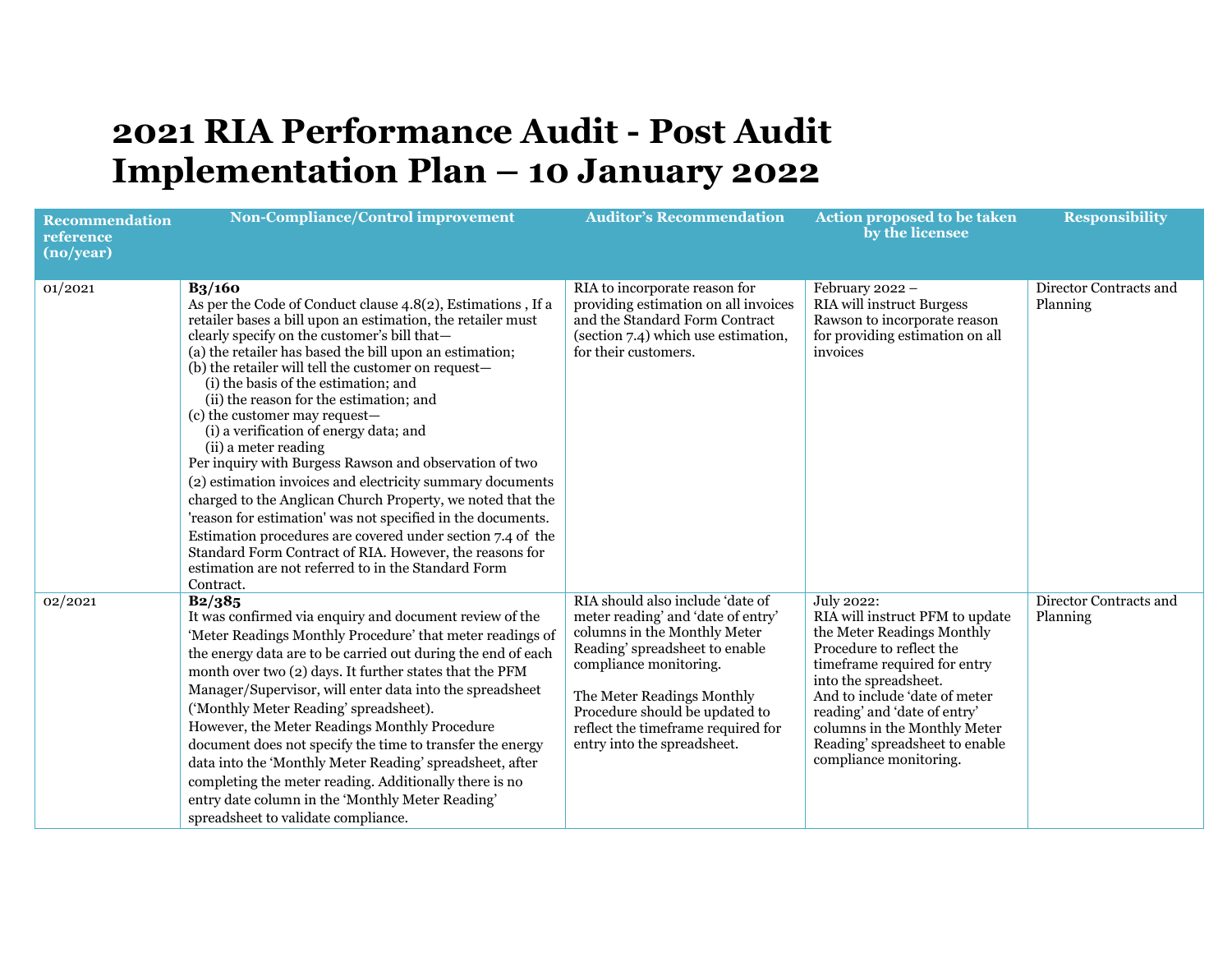| <b>Recommendation</b><br>reference<br>(no/year) | <b>Non-Compliance/Control improvement</b>                                                                                                                                                                                                                                                                                                                                                                                                                                                                                                                                                                                                                                                                                                                                                                                                                                                                                                                                                                                           | <b>Auditor's Recommendation</b>                                                                                                                                                                                                                                                                            | Action proposed to be taken<br>by the licensee                                                                                                                                                          | <b>Responsibility</b>   |
|-------------------------------------------------|-------------------------------------------------------------------------------------------------------------------------------------------------------------------------------------------------------------------------------------------------------------------------------------------------------------------------------------------------------------------------------------------------------------------------------------------------------------------------------------------------------------------------------------------------------------------------------------------------------------------------------------------------------------------------------------------------------------------------------------------------------------------------------------------------------------------------------------------------------------------------------------------------------------------------------------------------------------------------------------------------------------------------------------|------------------------------------------------------------------------------------------------------------------------------------------------------------------------------------------------------------------------------------------------------------------------------------------------------------|---------------------------------------------------------------------------------------------------------------------------------------------------------------------------------------------------------|-------------------------|
| 03/2021                                         | $C_3/342$<br>On enquiry with PFM we noted that there are meters at<br>RIA with CT connections. Per inquiry with PFM, we noted<br>that the CT (Current Transformer) installations are non-<br>compliant with the prescribed design requirements. We<br>noted via enquiry with PFM and RIA that the 'class' and<br>'burden' components of the CT's are non-compliant. It is<br>also noted that the non-compliant CT's are aged. An<br>upgrade process is currently underway for all the CT's on<br>the island. We noted that these aged CT's installed are close<br>to energised equipment. Therefore, they are only accessible<br>when supply is dead. Hence, observation was unable to be<br>performed. PFM confirmed that the non compliant<br>installations cannot be changed until the upgrade is<br>completed e.g. Geordie Bay Transformer & Abbott St<br>Transformer.<br>We noted that PFM and RIA have a program in place to<br>rectify non-compliant CT's, including a capital expenditure<br>commitment subject to funding. | We recommend that PFM and RIA<br>to ensure that metering installation<br>complies with the prescribed design<br>requirements. RIA should maintain<br>a compliance register to provide<br>assurance all CT's at Rottnest<br>Island are compliant to the<br>requirements, within a reasonable<br>time frame. | Metering survey checking and<br>identifying all meters complete.<br>RIA have a development plan<br>underway to replace non-<br>compliant CT metering units.<br>due December 2024 subject to<br>funding. | Director Infrastructure |
| 04/2021                                         | $C_3/343$<br>On enquiry with PFM we noted that there are meters at<br>RIA with CT connections. Per inquiry with PFM, we noted<br>that the CT (Current Transformer) installations are non-<br>compliant with the prescribed design requirements. We<br>noted via enquiry with PFM and RIA that the 'class' and<br>'burden' components of the CT's are non-compliant. It is<br>also noted that the non-compliant CT's are aged. An<br>upgrade process is currently underway for all the CT's on<br>the island. We noted that these aged CT's installed are close<br>to energised equipment. Therefore, they are only accessible<br>when supply is dead. Hence, observation was unable to be<br>performed. PFM confirmed that the non compliant<br>installations cannot be changed until the upgrade is<br>completed e.g. Geordie Bay Transformer & Abbott St<br>Transformer.                                                                                                                                                          | We recommend that PFM and RIA<br>to ensure that metering installation<br>complies with the prescribed design<br>requirements. RIA should maintain<br>a compliance register to provide<br>assurance all CT's at Rottnest<br>Island are compliant to the<br>requirements, within a reasonable<br>time frame. | Metering survey checking and<br>identifying all meters complete.<br>RIA have a development plan<br>underway to replace non-<br>compliant CT metering units.<br>due December 2024 subject to<br>funding. | Director Infrastructure |